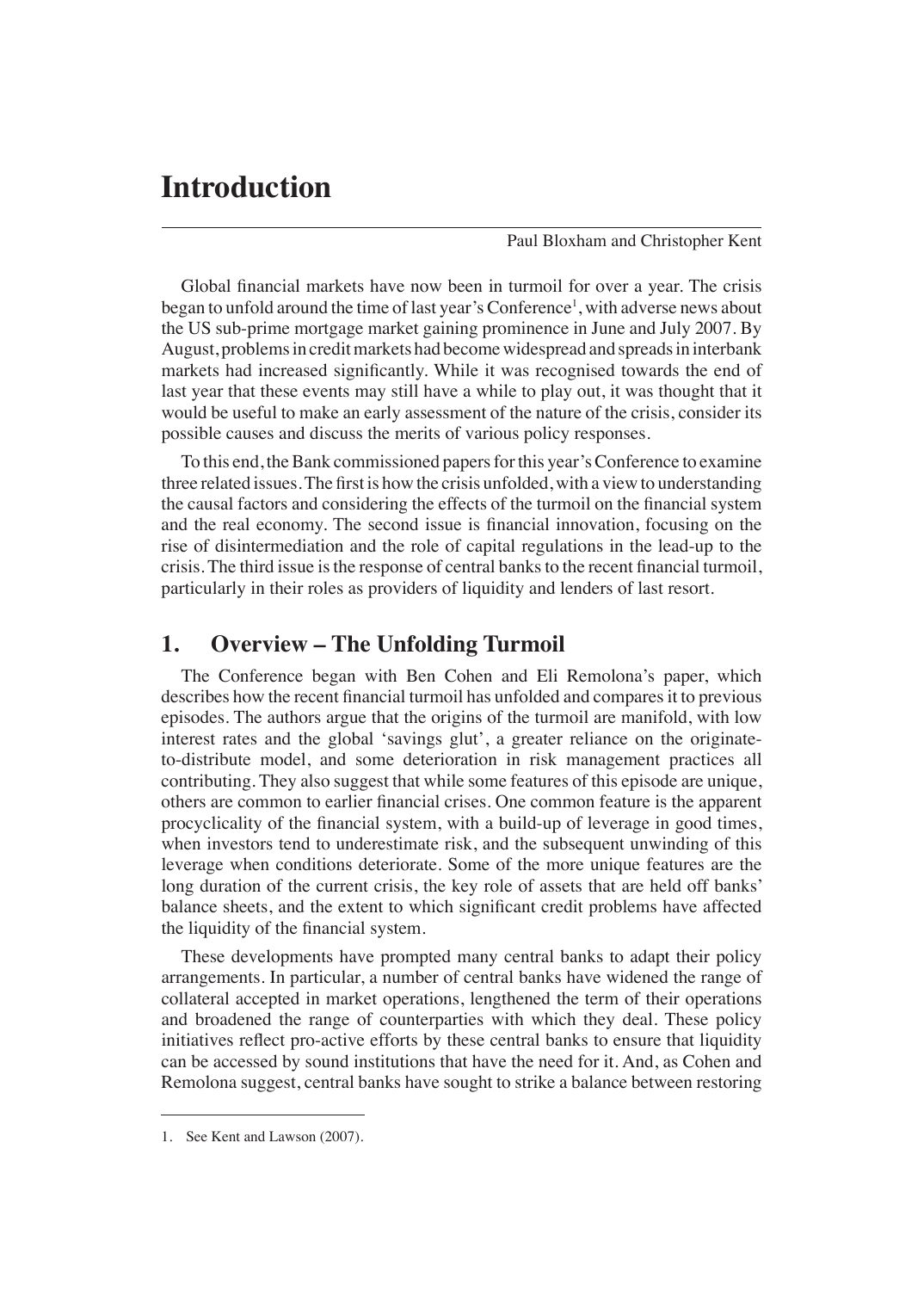market liquidity and avoiding moral hazard. The full implications of these policy changes are, however, yet to play out, and it is not clear whether they will be permanent or temporary features of the financial landscape.

Beyond these short-term adjustments, Cohen and Remolona suggest that authorities need to deal with deeper issues in the financial system in order to restore stability. In their view, the two key areas that require improvement are credit ratings and the response of regulators to perceived risks. They suggest that credit rating agencies need to deal better with conflicts of interest and more clearly differentiate structured products from more standard financial instruments in their assessment of risks. They also suggest that authorities should consider the scope for the use of supervisory instruments that are explicitly countercyclical. This furthers a long-running debate that was also a key part of last year's Conference, with Claudio Borio, in particular, arguing that more should be done to limit the excessive build-up of risk by applying prudential 'speed limits' (Borio 2007).

#### **2. Innovation, Disintermediation and Capital Regulation**

Financial markets have evolved rapidly over the past decade or so. Part of this process has involved the increased use of financial products that have allowed banks to shift assets off their balance sheets, a process referred to as disintermediation. Much of the recent financial turmoil has been centred on these off-balance sheet assets, and many banks have been forced to 'reintermediate' assets as the crisis has unfolded. These developments raise questions about the role of disintermediation in financial crises and the extent to which the recent turmoil may have been fostered by the regulatory structure.

These themes were addressed by Nigel Jenkinson, Adrian Penalver and Nicholas Vause in a paper discussing the costs and benefits of financial innovation and ways to mitigate the costs. The main challenge is that as the number of links in the chain that connects the borrower and end-investor increases, information about the creditworthiness of the investment is lost. In addition, agents further up the chain often have more information about the principal's investment and may have an incentive to understate risk to those investors further down the chain. A key feature in the lead-up to the recent financial turmoil was the lengthening of this chain as structured financial products and the originate-to-distribute model allowed a large degree of disintermediation. This problem was exacerbated by an over-reliance on credit ratings. While innovative financial products have generally improved the capacity of markets to allocate risk efficiently, the authors argue that the amount of risk-taking went too far. As a result, there is likely to be a move towards simpler and more standard financial products in the future, which would improve the transparency of the financial system. They suggest that part of this move will be an endogenous response by financial market participants to the recent turmoil, although they also cite recommendations from the Financial Stability Forum, particularly regarding credit rating agencies, which could lead to greater standardisation.

While agreeing with both Jenkinson *et al* and Cohen and Remolona on a number of points, the paper by Adrian Blundell-Wignall and Paul Atkinson focuses on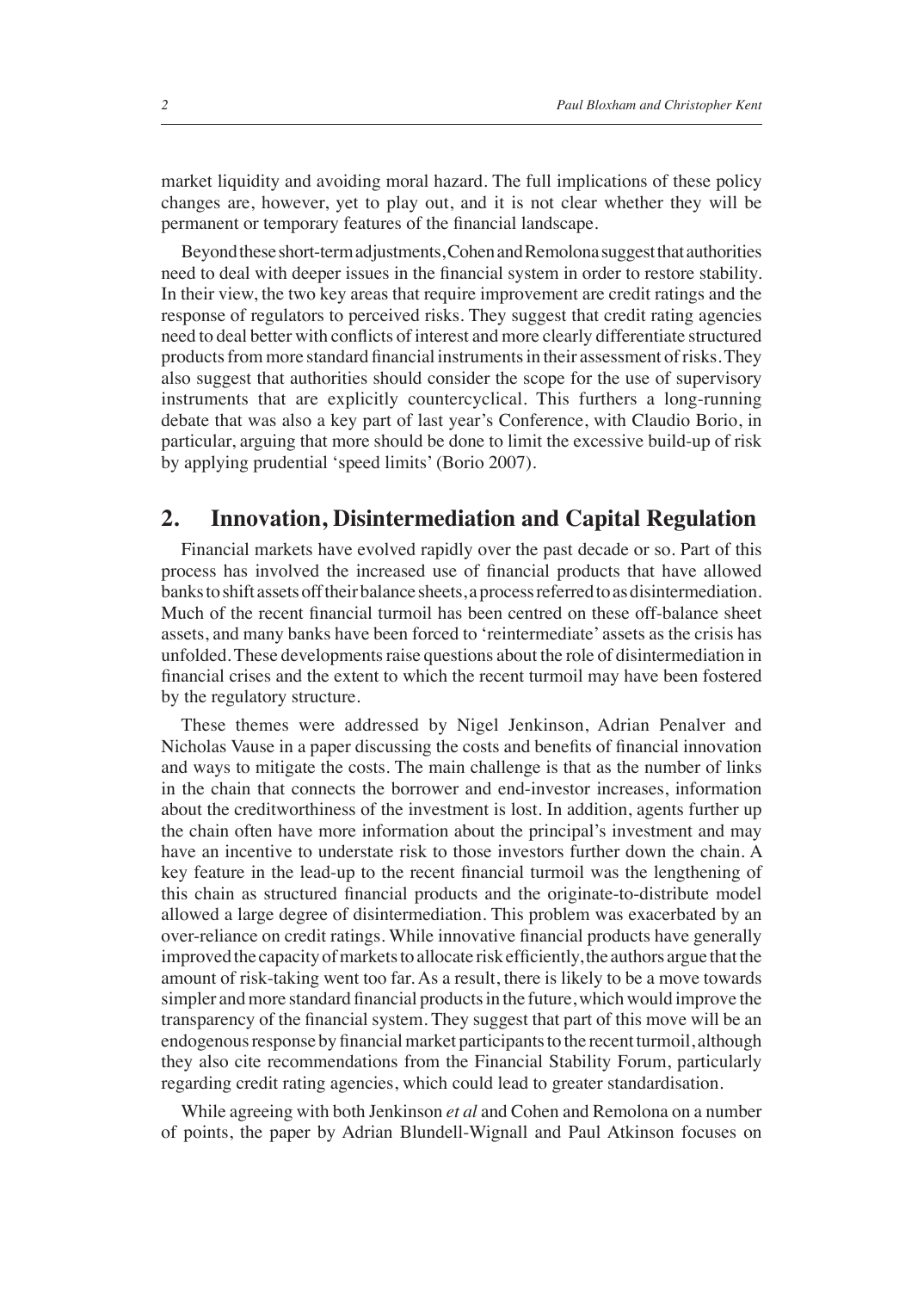changes in the regulatory regime as one of the main causes of the financial crisis. Specifically, they highlight changes to capital regulations that were part of the Basel II Framework and changes made by the US Government to capital requirements for the government-sponsored enterprises, Fannie Mae and Freddie Mac. They posit that these policy shifts drove the rise in sub-prime mortgage lending, from which the financial crisis stemmed. In response, the authors argue that further work is needed to simplify and generally improve the regulatory framework, including placing restrictions on the degree of concentration in any particular asset class and on the ability of banks to take assets off their balance sheets.

#### **3. The Role of Central Banks as Liquidity Providers**

A key feature of the recent crisis has been the extent to which liquidity has dried up in a number of financial markets. The appropriate role of central banks in the provision of liquidity was the focus of three papers at the Conference.

In his paper reviewing the evolution of the role of lender of last resort, Philip Davis argues that traditional models of bank liquidity risk, bank runs and the role of the lender of last resort are outdated. He suggests that recent financial innovations have meant that funding and market liquidity risk now interact more vigorously, and that this is a key reason why interbank markets have played a pivotal role during this crisis. While traditional models focus on 'bank runs', he suggests that the primary concern is now the possibility of 'financial market runs' which, via mark-to-market accounting, can threaten the solvency of financial institutions. These developments clearly pose new challenges for central banks, since it is clear that they should not lend to insolvent institutions, but financial innovation has made it far more difficult to distinguish illiquidity from insolvency.

The paper by Jonathan Kearns and Philip Lowe further discusses the extent to which there is a role for the public sector in the provision of liquidity in the financial system. They argue that while financial institutions should be required to deal with idiosyncratic liquidity problems (and that improvements here are needed), central banks should play a part in smoothing market liquidity. The authors contend that the case for public-sector involvement arises because a lack of liquidity can, in some respects, be considered a market failure, and requiring private financial institutions to be fully self-insured would be very costly (for a similar argument put forth at last year's Conference, see Allen and Carletti 2007). Kearns and Lowe also suggest that while the provision of liquidity services by the public sector will change the behaviour of private-sector agents, it can in fact be socially optimal.

Nonetheless, as incomplete markets are the cause of this market failure, Kearns and Lowe suggest that actions to improve market infrastructure would be beneficial. In particular, they would welcome the migration of many over-the-counter (OTC) products to exchanges, as well as enhancements in settlement procedures for OTC products, and see a need to improve bank disclosure and the credit ratings process. They also argue that to address better the inherent procyclical nature of the financial system there is a case to tighten supervisory requirements during good times, when liquidity is judged to be ample and credit risk appears low. In a way, this could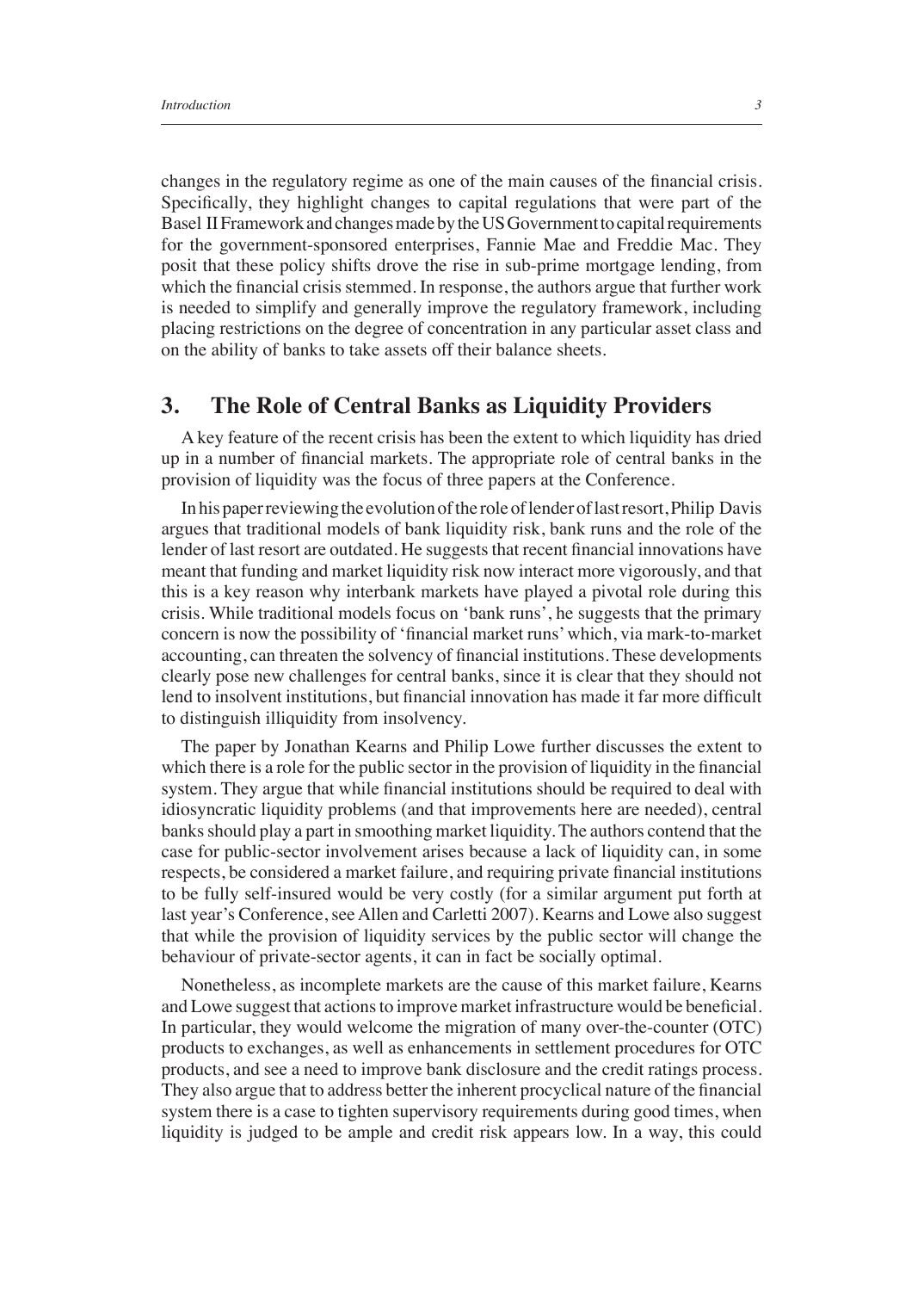be thought of as a cost that regulated institutions pay in order to access liquidity provided by the central bank during difficult times.

In his paper, Spence Hilton provides a review of the initiatives that the Federal Reserve System had undertaken up to mid 2008 to alleviate strains in financial markets, and some of the operational challenges involved. In particular, the Fed enhanced and introduced some new facilities for liquidity provision to financial institutions, with these initiatives driving substantial shifts in the composition of the Fed's balance sheet. Given these policy changes, his paper also identifies a number of issues concerning the new arrangements. In particular, Hilton suggests that if the Fed was required to provide further liquidity support, beyond its current balance sheet, the alternative means it would consider may include debt issuance by the fiscal authority, issuance by the central bank and/or investigating options regarding remunerating reserves. The new facilities also raise questions about their permanency and how an exit strategy would be orchestrated, if required. The paper singles out the term auction facility as a likely candidate for permanency and suggests that, more generally, it would be difficult to assess when market strains had been alleviated enough to justify removing any of the new facilities, and that any attempt to do so would be likely to be a gradual process.

#### **4. Conclusions**

The financial turmoil that began around the middle of 2007 has passed its first anniversary. The crisis continues to play out, and its causes and the required policy responses will no doubt be the subject of ongoing debate for years to come. So while it is too early to draw strong conclusions, the Conference papers and discussions reached broad consensus on a number of important issues.

The first is that the central bank responses to the drying-up of liquidity – particularly broadening the range of acceptable collateral and the option of longer terms – appear in large part to have been warranted. The willingness of central banks to assist the smooth functioning of financial markets was widely thought to have forestalled an even more pronounced crisis. However, it was acknowledged that this may alter the future behaviour of financial institutions, and that care was needed to help ensure that the provision of liquidity did not unduly lead to problems of moral hazard. In this regard, some participants emphasised that direct access to liquidity provided by central banks should be restricted to regulated institutions. At the same time, it was recognised that there is ample scope for such institutions to enhance their own liquidity arrangements.

The second area of general agreement relates to the need for changes in the regulatory framework, although there was considerable debate about the details. The need for these changes stems in large part from a recognition of the unique features of this crisis. Foremost perhaps is the role of disintermediation. While this development was in part a response to the regulatory structure and was envisaged as a way to spread risks more widely, it appears that in some ways risk became more concentrated, and that the nature of the disintermediation that occurred had added an extra dimension of opacity to the financial system. Hence, there was strong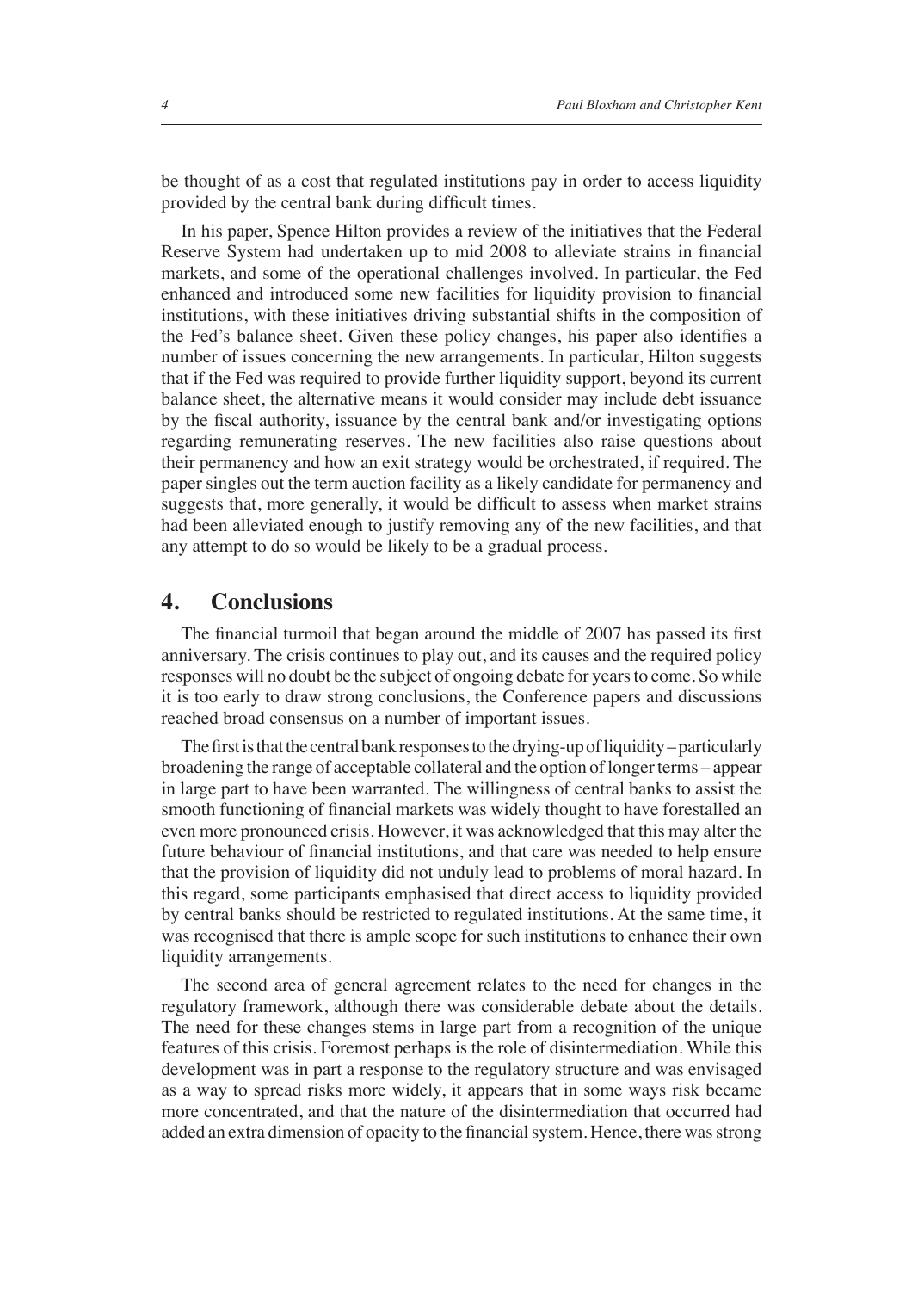support for changes that would enhance transparency and disclosure. Some pointed to the need to review the role and operation of credit rating agencies. Others argued for the need to avoid incentives for regulatory arbitrage – associated, for example, with off-balance sheet activities – and for changes to the regulatory framework to encourage better assessment of risks when determining capital allocations. One area of debate was the extent to which the market, left to its own devices, might respond to these recent failings without much, if any, regulatory adjustment.

While there was a consensus that the shortcomings of the financial system that had underpinned the current crisis needed to be addressed, many participants argued that there was a risk that policy adjustments become overly focused on 'fighting the last war'. This prompted the more general question of what can be done about the procyclicality of the financial system, a common cause of financial crises. It was agreed that policy-makers are unlikely to ever entirely overcome this problem, but many accepted that something should be done to limit it. One option that received considerable attention was countercyclical prudential policy, whereby regulated institutions are required to set aside funds (capital) in excess of minimum requirements during good times and are allowed to draw on these during downturns. Many practical challenges associated with designing and implementing such policies were noted, not the least of which is that they may encourage much of the financing of economic activity to move outside of the regulatory net. Another approach that was discussed was the possibility of using monetary policy to 'lean against the wind', suggesting a greater role for asset prices and credit growth in monetary policy setting. This has been a topic of considerable debate in the past – including at a Reserve Bank conference a few years ago (see Richards and Robinson 2003) – and seems likely to receive renewed attention.